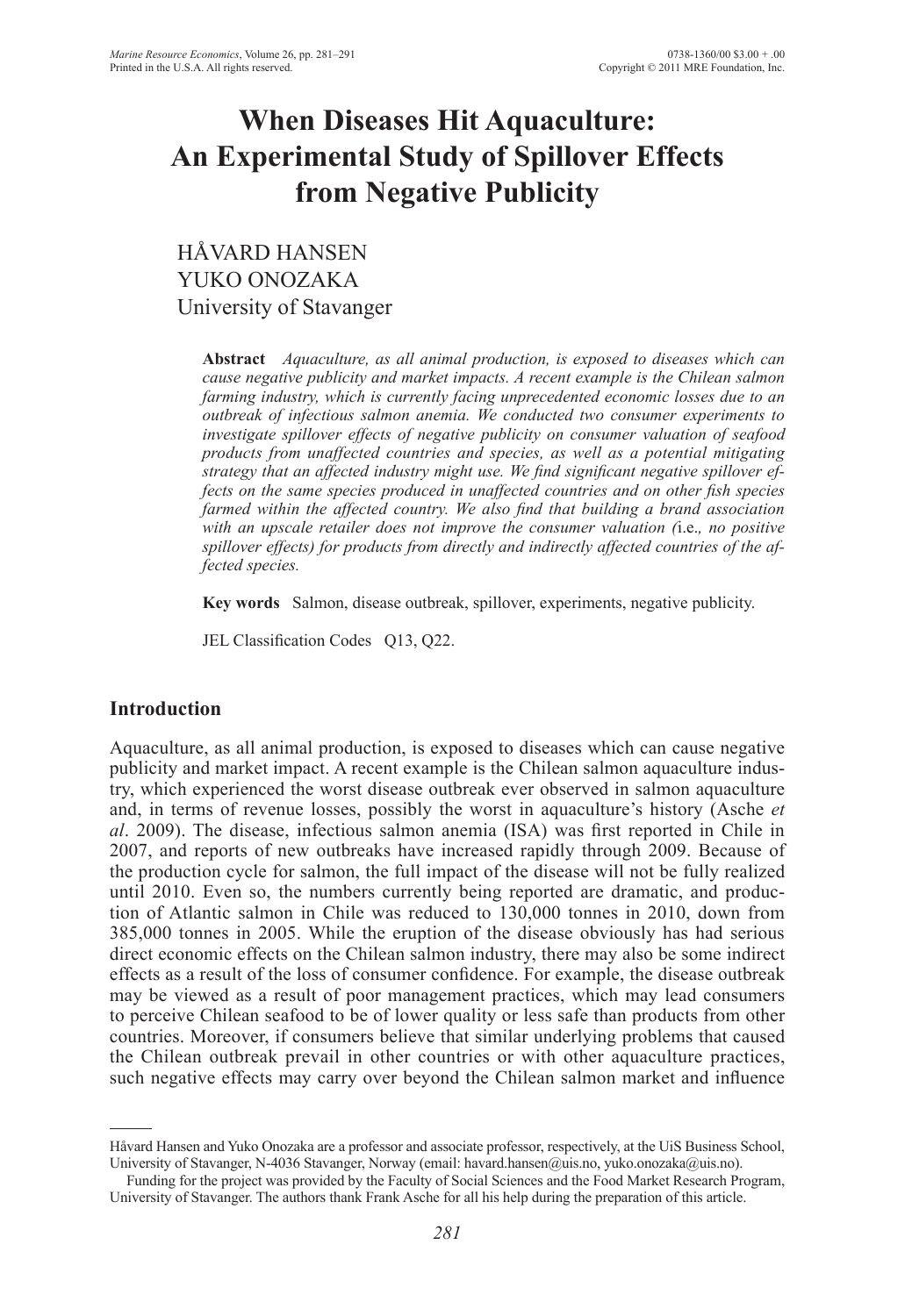consumers' perceptions about products from other countries and species that are not directly affected by the ISA outbreak.<sup>1</sup>

These indirect effects are referred to as "spillover effects" in the consumer psychology literature, and they are defined as the extent to which information provided in a message alters consumers' beliefs about attributes that are not mentioned in that message (Ahluwalia, Unnava, and Burnkrant 2001). Spillover effects have received increasing attention among marketers and consumer researchers in recent years, and they have been studied in a variety of contexts, such as between attributes, between products, and between brands (*e.g.*, Ahluwalia, Unnava, and Burnkrant 2001; Balachander and Ghose 2003; Janakiraman, Sismeiro, and Dutta 2009).

The accessibility-diagnosticity framework developed by Feldman and Lynch (1988) is often employed as a general starting point to illustrate spillover effects. Roehm and Tybout (2006) discuss how this general framework can be applied to explain such effects: "if Brand A is perceived as being informative about (or diagnostic for) brand B, observations about brand A will be inferred to apply to brand B, provided that Brand A, Brand B, and the observations are all activated at the same time." Applied to our context, this implies that, if the negative information consumers receive about the salmon disease outbreak in Chile is perceived to be informative about salmon from others countries (*i.e*., the association is drawn within the same species), then the negative perception of Chilean salmon will be extended to salmon products in general. On the other hand, if consumers diagnose the negative publicity as informative of Chilean aquaculture rather than of specific species of fish (*i.e.*, the association is drawn within the same country), then the spillover will be extended to other species of farmed fish in Chile. We refer to the former effect as the "within-species" effect and the latter as the "within Country-of-Origin" (CoO) effect.

If the negative publicity of a disease outbreak in aquaculture directly or indirectly affects consumer valuations, marketers should examine the kinds of coping strategies that might be effective in persuading consumers to buy the products, despite the negative association. Obviously, the first strategic move should be to remove the occurrence of the disease, but there might be other actions that could prove beneficial should an outbreak of a disease (or other events that result in negative publicity) materialize in the future. One potential strategy may be to use the spillover effect to an advantage by building a brand association with a partner who possesses a strong and positive reputation (Schiffman, Kanuk, and Hansen 2008). In particular, an alliance with an importer or retailer that holds an upscale and strong brand image may mitigate the negative publicity effects.

The aforementioned spillover effects are highly relevant to seafood marketing; however, such effects have not been fully explored. In this article, we aim to begin filling the knowledge gap by analyzing spillover effects using data from two consumer experiments. The first experiment focuses on the two types of spillover effects resulting from negative publicity of a disease outbreak. The second experiment examines whether the positive image of an upscale, high-quality retailer can mitigate the effects of negative publicity.

Salmon is a natural candidate to use in an experiment, as salmon together with shrimp are the most successful aquaculture species. Together these species make up about 30% of the production value in aquaculture (Asche and Bjørndal 2011). This development has been possible due to a control with the production process that has allowed innovations in production technology and marketing (Tveteras 2000, 2002; Anderson 2002; Asche 2008; Asche, Roll, and Tveteras 2009). However, the nature of the production process in aquaculture has also led to environmental interactions (Tveterås 2002) that have possibly also influenced consumer perceptions (Chu *et al*. 2010).

<sup>1</sup> Much of the media covering the Chilean ISA outbreak has blamed farming practices as a primary cause of the outbreak. They have also portrayed the aquaculture industry as a source of negative environmental externalities, such as a high rate of antibiotic use, water pollution from fish feed, and negative effects of escaped fish to natural stocks (*e.g.*, Barrionuevo 2008).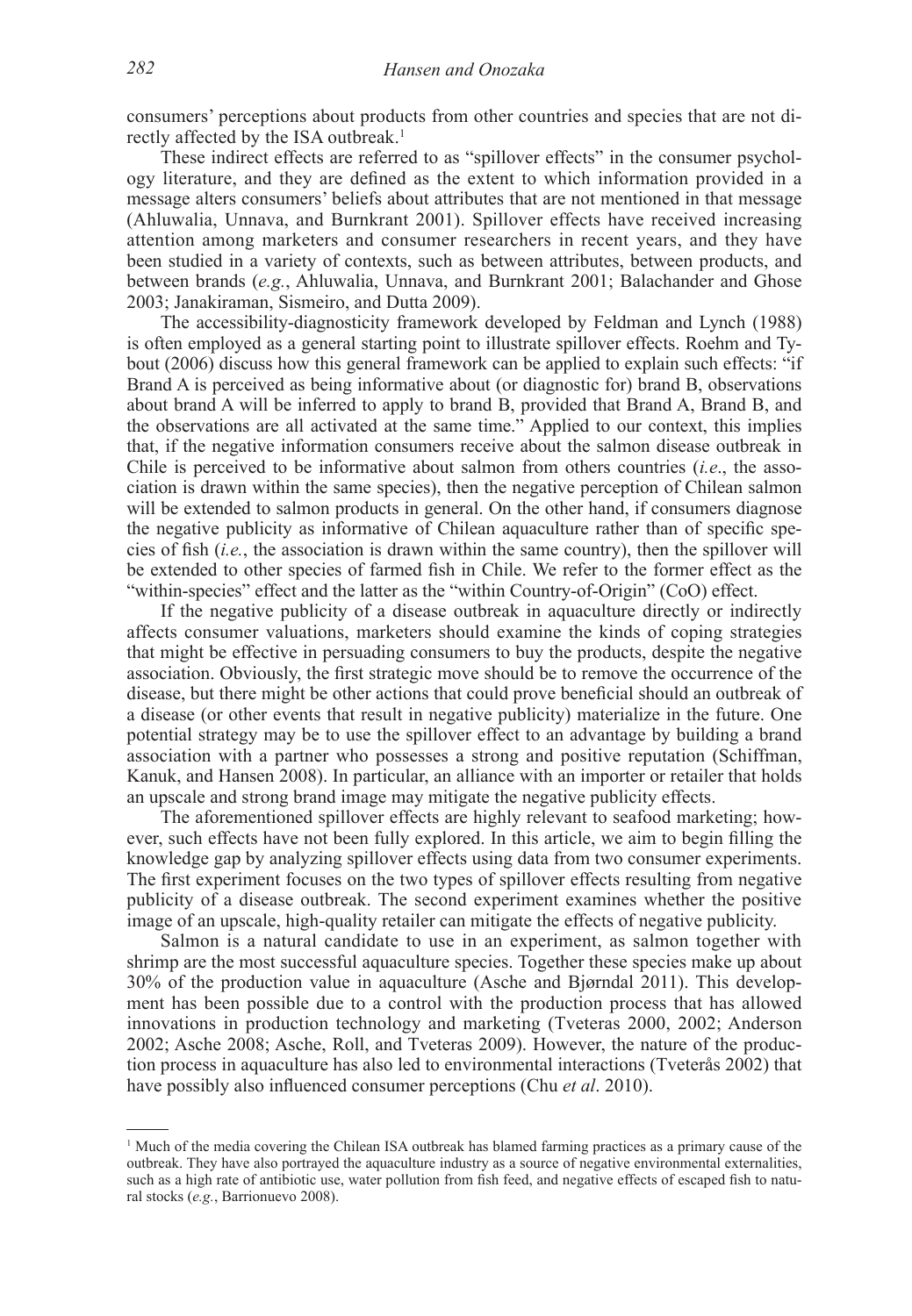#### **Experiment 1: Within-Country and Within-Species Spillover Effects from Negative Publicity**

The first experiment focuses on negative spillover effects to other species and from one foreign origin to another. Hence, the following two hypotheses are at the center of attention in Experiment 1:

H1: Among consumers, the negative effects of an outbreak of salmon disease will spill over to other unaffected species of fish originating from the same country (the within-CoO effect).

H2: Among consumers, the negative effects of an outbreak of salmon disease will spill over to salmon from other countries unaffected by the disease (the within-species effect).

Both fish species and CoO have been found to be important when consumers choose seafood products (*e.g.*, Jaffry *et al.* 2004; Johnston and Roheim 2006; Uchida *et al*. 2010). CoO effects have been extensively studied in the marketing literature, which document significant effects in a variety of product categories, ranging from chocolate (Camgoz and Ertem 2008) and wine (Aqueveque 2008) to personal computers (Pecotich and Ward 2007). The importance of CoO tends to increase when it is either impossible or difficult for consumers to directly observe product quality. For example, when purchasing seafood products, consumers may care about experience or credence attributes such as freshness, taste, food safety, and sustainability (*e.g*., Wessells 2002), but they will normally find it difficult, if not impossible, to judge these quality dimensions at the point of purchase (Hansen and Sallis 2011). Instead, consumers are likely to rely on other secondary quality signals, such as CoO or brand image. The specific fish species is a primary quality aspect of the fish product that consumers can usually observe at the time of the purchase. However, fish species can convey a variety of information to consumers, as particular species typically have high correlation with eating quality (*e.g.*, taste and texture) and food safety (*e.g.*, expected mercury level). Provided that both CoO and fish species may be used as proxies for some underlying unobservable quality characteristics of a fish product, a negative shock, such as a disease outbreak, may spill over within the same country to unaffected species and/or within the same species to unaffected countries.

Experiment 1 was designed to test whether a large outbreak of fish disease in one species in one country would influence consumer judgments of: *i)* other fish species imported from that country and *ii)* imported fish of the same species from another country where no such outbreak occurred. Two consumer-related measures are selected as dependent variables to test the hypotheses: purchase intention and perceived product quality. These dependent variables collectively cover two important aspects of product judgments: a quality judgment based on cognitive evaluations and behavioral measures of intentions towards the product (Schiffman, Kanuk, and Hansen 2008). An experiment with a  $2 \times 2$  between-subjects factorial design was created. We chose to construct the treatments in the form of a newspaper article because this is a common way that consumers are exposed to information regarding a disease outbreak. The first experimental factor tests the within-CoO effect. Here, half of the participating subjects were told that a new salmon product was being introduced to the domestic market by a large supermarket chain under its private label and that the product was imported from a country that had experienced serious problems with a salmon disease (Chile). The other half were offered the same cover story, but here the product in question was tilapia. Both story variations included a section on the outbreak of salmon disease in Chile to ensure the presence of all the aspects necessary to comply with the requirements of the accessibility-diagnosticity framework. Hence, one group was informed of a new salmon product from Chile where the farming industry had suffered severely from the salmon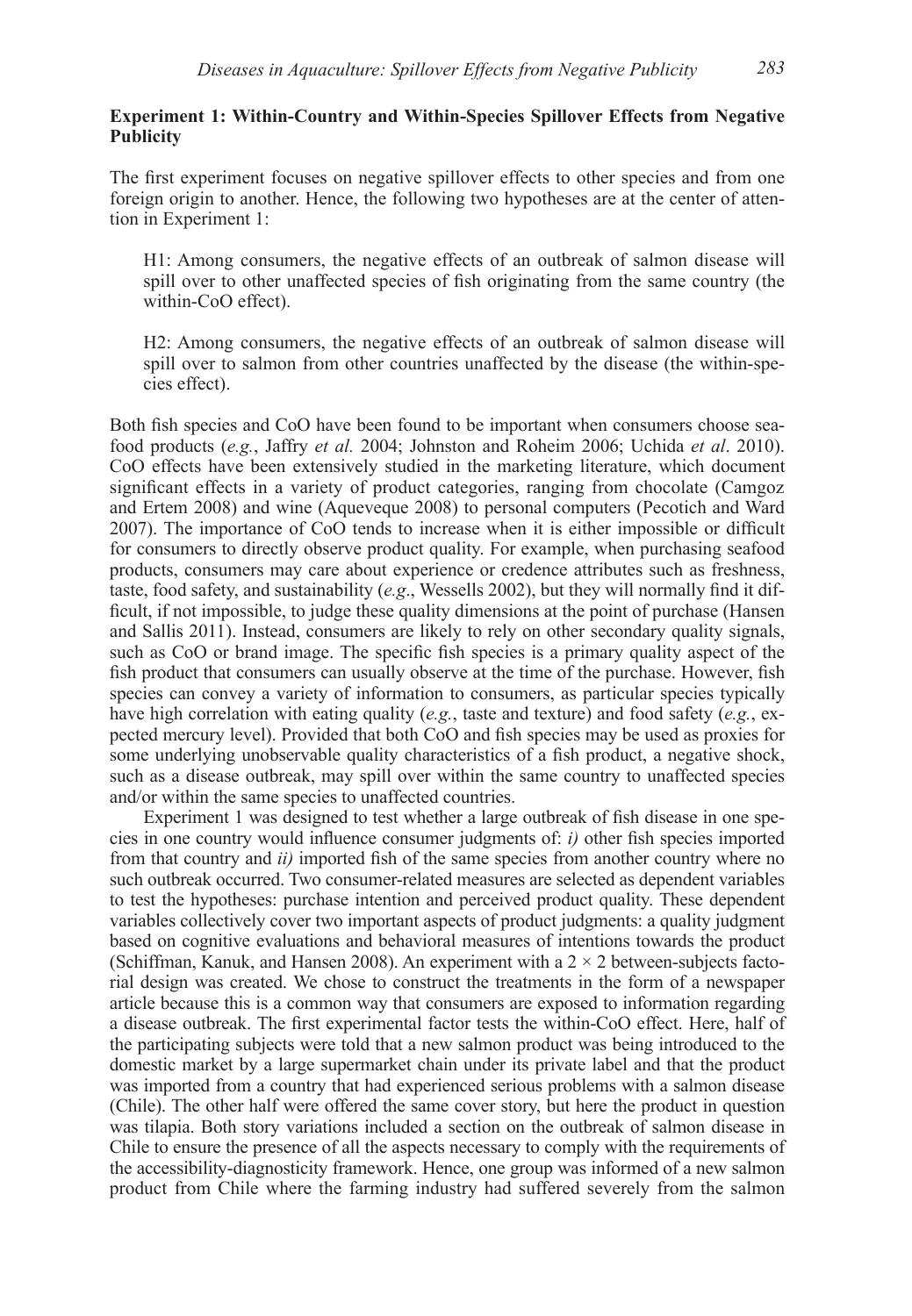disease, but the importer guarantees the product to be safe. The second group received the exact same information, except that the product was farmed tilapia.<sup>2</sup>

The second experimental factor was set up to test whether an effect of a country experiencing an outbreak of the salmon disease would influence consumer perceptions of the same species imported from another country; that is, the within-species effect. For this experiment, Canada was selected as the source unaffected by the disease outbreak. In the first story variation, the fish was either salmon or tilapia, and in the second, the fish was either from Chile or Canada, creating a total of four experimental cells (salmon/tilapia × Chile/Canada).

Purchase intentions were measured with reworded versions of the repurchase scale reported by Kumar, Hibbard, and Stern (1994) and Hansen, Sandvik, and Selnes (2003). The items for perceived product quality were self constructed, but they were largely inspired by Zeithaml, Berry, and Parasuraman (1996). All scales were in a seven-point Likert-type format, with the anchors being strongly disagree (1) and strongly agree (7). The validity of these response measures was pre-tested using both expert inputs and in-person interviews with consumers. No changes were made to the items after these procedures. A total of 194 university students were recruited as participants in the experiment, and they were randomly allocated to the four experimental conditions.

#### *Data Analysis*

The multi-item scales were subject to validation by means of an exploratory factor analysis with maximum likelihood extraction and Direct Oblimin rotation. The factor scores for purchase intentions were between 0.731 and 0.882, and the perceived quality scale received loadings from 0.690 to 0.709. Scale reliability was assessed with Cronbach's alpha, with values of 0.866 for purchase intention and 0.728 for perceived quality. The factor loadings and Cronbach's alpha values are reported in table 1.

| Item                                                                 | Factor Loading          | Cronbach's Alpha |  |
|----------------------------------------------------------------------|-------------------------|------------------|--|
| Purchase intention 1<br>Purchase intention 2<br>Purchase intention 3 | 0.882<br>0.870<br>0.731 | 0.866            |  |
| Perceived quality 1<br>Perceived quality 2<br>Perceived quality 3    | 0.709<br>0.690<br>0.697 | 0.728            |  |

**Table 1** Factor Loading Scores and Reliability Measures (Exp. 1)

The two multi-item measures for the dependent variables were then summarized to index variables. The mean scores in the total sample were  $4.38$  (sd=1.84) for purchase intention and 4.11 (sd=1.24) for perceived quality. The mean scores for the two dependent variables are reported across the four experimental conditions (table 2). The hypotheses tests were based on a multivariate analysis of variance (MANOVA), and the results are reported in table 3. The effects on purchase intention are marginally significant for within CoO (*F*=3.095, *p*=0.08), while the within-species effect is highly significant  $(F=9.067, p=0.003)$ . In terms of perceived product quality, there is a significant effect of both within CoO  $(F=23.922, p=0.000)$  and within species  $(F=4.267, p=0.040)$ . The two-way interaction between CoO and species has no significant effect on either purchase intention (*F*=1.342) or perceived quality (*F*=0.359).

<sup>&</sup>lt;sup>2</sup> We are, of course, aware that tilapia is not actually farmed in Chile and that production in Canada is limited. However, for the experiment setting this is not an important caveat. Norman-López (2009) provides a discussion of the tilapia market.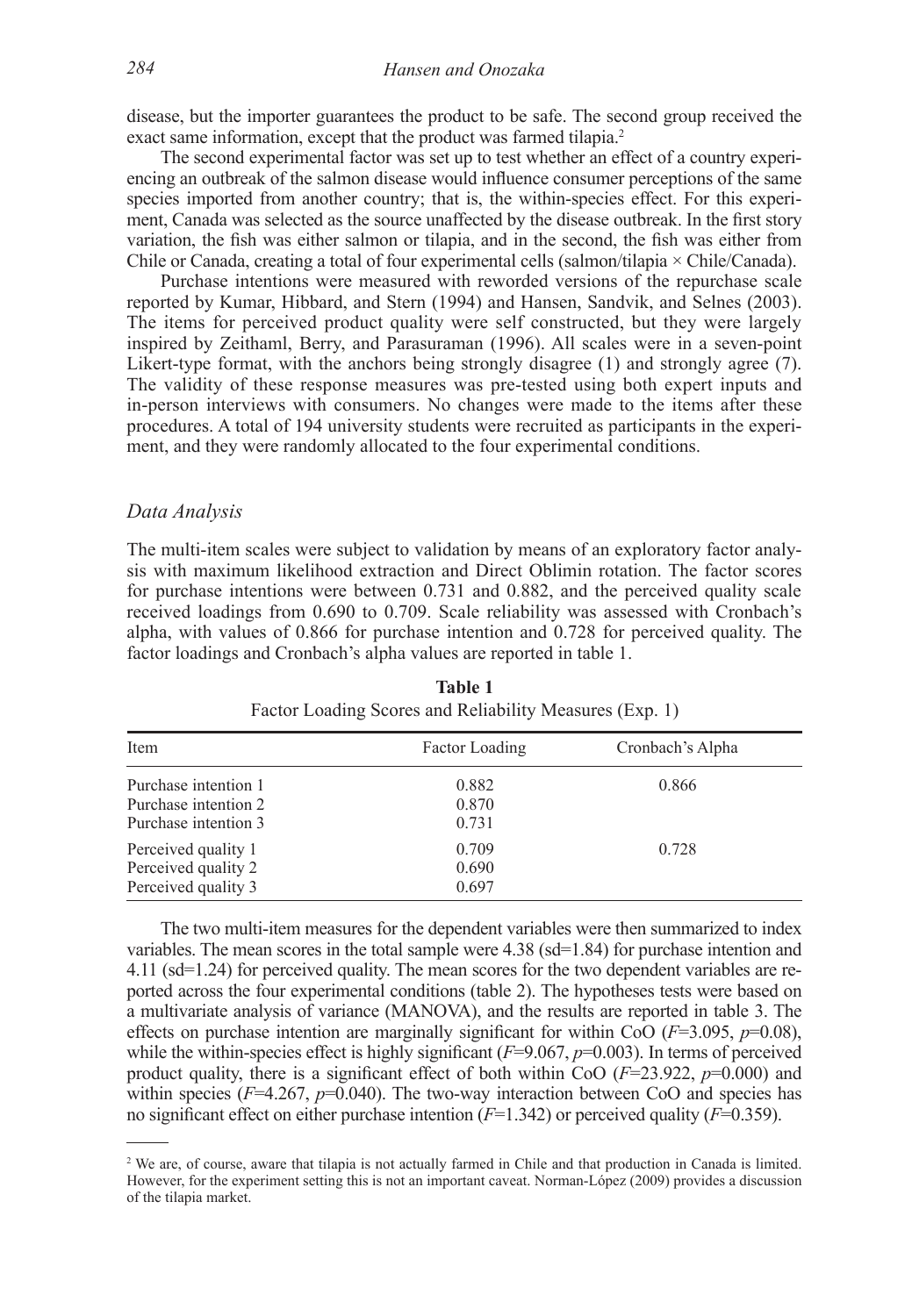|                                           | Salmon                               | Tilapia                              | Within-condition Means             |
|-------------------------------------------|--------------------------------------|--------------------------------------|------------------------------------|
| CoO with<br>salmon disease<br>(Chile)     | PI: $3.61(1.76)$<br>PQ: $3.59(1.26)$ | PI: $4.70(1.66)$<br>PQ: 3.82(1.28)   | PI: 4.15(1.79)<br>PQ: 3.70 (1.27)  |
| CoO without<br>salmon disease<br>(Canada) | PI: $4.36(1.97)$<br>PO: $4.30(0.99)$ | PI: $4.85(1.75)$<br>PQ: $4.75(1.09)$ | PI: $4.61(1.87)$<br>PO: 4.53(1.06) |
| Within-condition<br>means                 | PI: $3.97(1.89)$<br>PQ: $3.93(1.19)$ | PI: 4.77(1.70)<br>PO: 4.29(1.27)     |                                    |

**Table 2** Means (Standard Deviation) Across Experimental Conditions (Exp. 1)

PI: purchase intention; PQ: perceived quality.

|                    |                                      | Purchase Intention<br>F-value | Perceived Quality<br>F-value |
|--------------------|--------------------------------------|-------------------------------|------------------------------|
| Main effect        | Country of origin<br>Species of fish | $3.095*$<br>$9.067***$        | 23.922***<br>$4.267**$       |
| Interaction effect | $CoO \times Species$                 | 1.342                         | 0.359                        |

**Table 3** Hypotheses Test Results: Multivariate Analysis of Variance (Exp. 1)

Significance levels:  $^* p \le 0.1$ ,  $^{**} p \le 0.05$ ,  $^{***} p \le 0.01$ .

#### *Discussion*

As expected, the species and country directly affected by the disease outbreak (Chilean salmon) exhibit the lowest values for purchase intention and perceived quality among the four experimental variations. However, our primary interest is to assess the spillover effects, and the results clearly show that such effects occur when consumers are exposed to information about the disease outbreak. The difference in perceived quality between Canadian tilapia and Chilean tilapia (4.75 vs. 3.82) is highly significant, as is the difference in perceived quality between Canadian tilapia and Canadian salmon (4.75 vs. 4.30), both of which indicate that consumers perceive the news of a disease outbreak as a quality indicator of different fish species from the same country as well as of the same fish species from different countries. However, the spillover effects seem to affect the purchase intentions differently for different species. Even though consumers reported a significantly lower perceived quality for Chilean tilapia, the mean purchase intention for Chilean tilapia is not that different from that of Canadian tilapia (4.70 for Chile vs. 4.85 for Canada), and it is higher than that of Canadian salmon (4.30). On the other hand, the perceived quality of salmon products almost parallels purchase intention. The fact that perceived quality translates into purchase intention in a straightforward manner for salmon but not so strongly for tilapia is somewhat unexpected, and it may suggest that other unaccounted factors are at work. For example, Chilean tilapia may be considered to be bargain—it may be of lower quality, but it also may have an attractive price.

The results also suggest that the constituents who should be most worried by a disease outbreak are farmers producing the same species as the infected one, even if they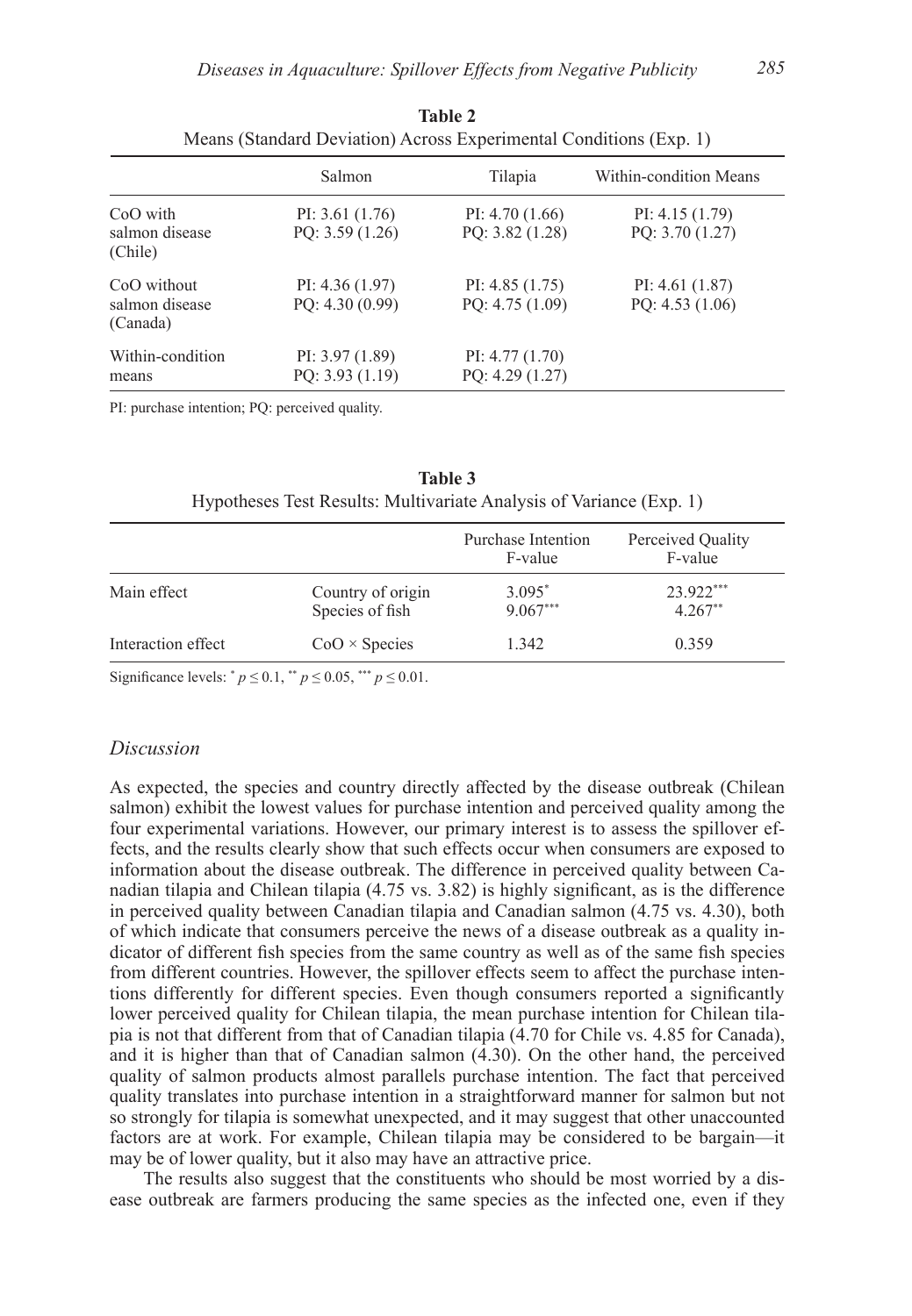are located in foreign countries unaffected by the disease. In terms of the theoretical framework, this indicates that consumers may perceive higher levels of diagnosticity at the species level than the country level. Stated differently, ISA-infected Chilean salmon is more representative of farmed salmon in general than it is of Chilean fish in general.

#### **Experiment 2: The Mitigating Effect of Store Reputation**

Given the fact that both direct and indirect spillover effects were found in Experiment 1, it is important for marketers to consider the types of strategies that can be used to mitigate the effects of negative publicity. One possibility is to build on the concept of brand association by cooperating with a partner who has a strong and positive reputation (Schiffman, Kanuk, and Hansen 2008). Previous studies have documented a transfer of attitudes between brands and causes, especially within the area of sponsoring and causerelated marketing, such as corporate social responsibility. Typically, a brand or firm can benefit from the positive association consumers hold toward a cause by pointing out their relationship with the cause (Lafferty and Goldsmith 2005). In Experiment 2, we empirically test whether an alliance with an importer/retailer that holds an upscale, strong brand image will mitigate the lower consumer valuation from negative publicity. The second experiment is, therefore, designed to test the following hypothesis:

H3: The effects from negative publicity can be mitigated by a positive spillover effect from an upscale retail store for which consumers have strong quality perceptions.

We employ two existing national supermarket chains as a treatment. One chain is considered to be upscale and has a general reputation of carrying high quality food; the other is known for offering low-price products that are also perceived to be of lower quality. Again we created an experiment with a  $2 \times 2$  between-subjects factorial design, with country (Chile vs. Canada) and supermarket chains (upscale vs. discount) as the two factors. The same information format (newspaper article) and measures of consumer valuations (purchase intention and perceived product quality) were used. However, only salmon products were considered in this experiment. Thus, the experimental design included four different versions of the cover story, with varied combinations of product origin and retailer. Although this experiment was administered independent of the first experiment, the two experiments share the same baseline story. In the first experiment, the importing supermarket chain was profiled in the second experiment as the discount store. Hence, the salmon scenarios in the first experiment were conceptually equal to the discount supermarket cells in the second experiment.

A questionnaire similar to that used in Experiment 1 was administered to participants. In this experiment, however, participants were taken from a sampling of the general Norwegian population. A web-based survey was administered by a third-party professional market research firm. Invitations were sent to the national panel that the firm maintains, which resulted in 216 usable responses. Each respondent was randomly assigned to one of the four treatments.

#### *Data Analysis*

The scale validation procedure in Experiment 2 was the same as that employed in Experiment 1. Table 4 summarizes factor loadings and Cronbach's alpha values. The factor scores for the purchase intention items were between 0.756 and 0.0932, while the scores for perceived product quality ranged from 0.577 to 0.909. Cronbach's alpha values were 0.748 for purchase intention and 0.881 for product quality. The means for the two sum-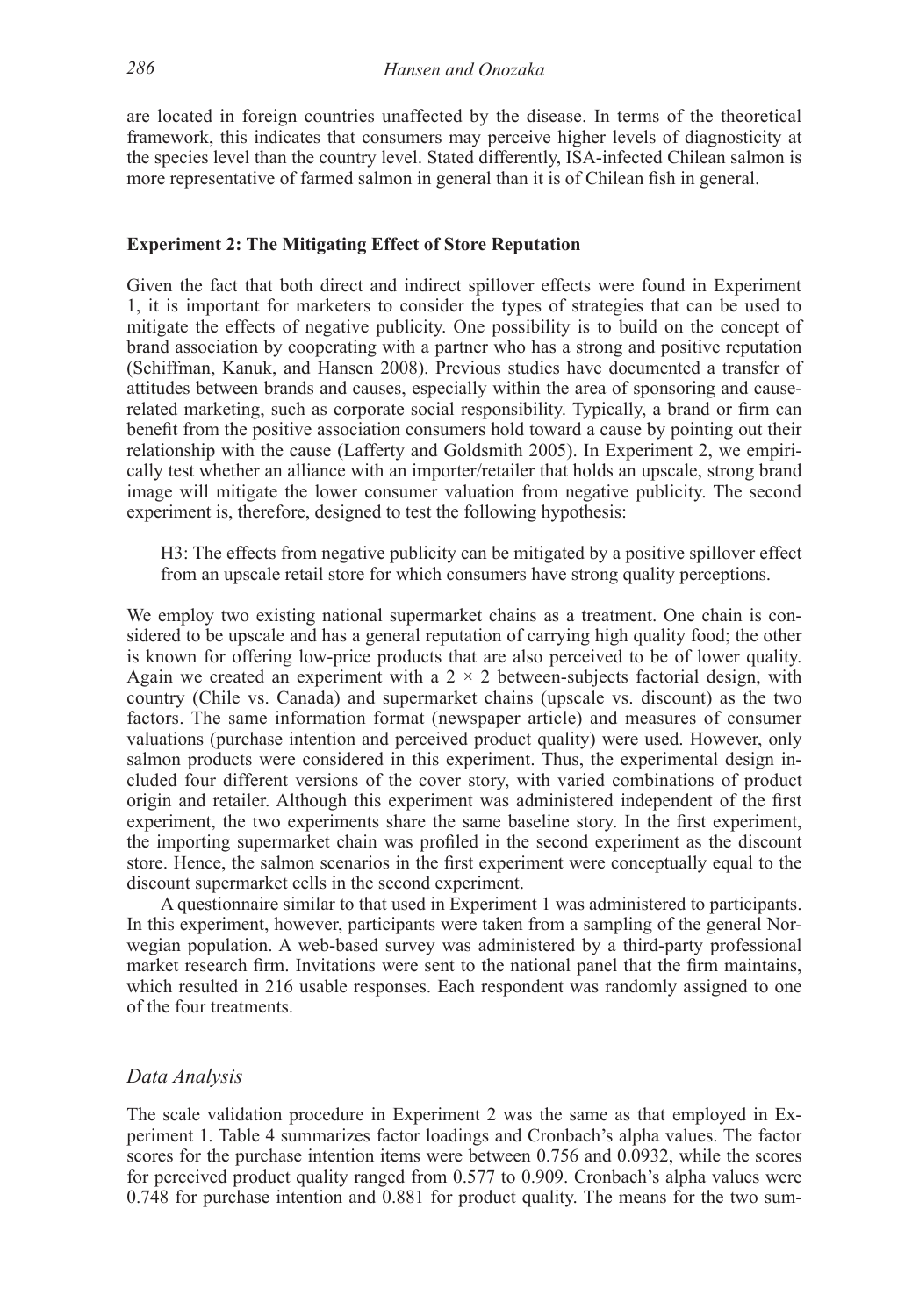marized indexes for the dependent variables were  $3.72$  (sd=1.73) and  $3.88$  (sd=1.17) for purchase intention and product quality, respectively.

| Item                 | Factor Loading | Cronbach's Alpha |
|----------------------|----------------|------------------|
| Purchase intention 1 | 0.932          | 0.881            |
| Purchase intention 2 | 0.872          |                  |
| Purchase intention 3 | 0.756          |                  |
| Perceived quality 1  | 0.909          | 0.748            |
| Perceived quality 2  | 0.577          |                  |
| Perceived quality 3  | 0.723          |                  |

**Table 4** Factor Loading Scores and Reliability Measures (Exp. 2)

To test the hypothesis, we first compared the mean scores for purchase intention and perceived quality for the two countries. Table 5 shows the mean scores of the two dependent variables for the experimental conditions. The mean score for perceived quality was significantly higher for Canadian salmon  $(4.11)$  than for Chilean salmon  $(3.68; p=0.007)$ , whereas the mean scores for purchase intention were not significantly different. We next tested whether the score differences between these two product origins were mitigated by store reputation. The MANOVA analysis showed no significant differences between the mean scores for purchase intention for the upscale store  $(3.61)$  and the discount store (3.84) or between the mean scores for perceived quality for the upscale store (3.90) and the discount store (3.87; table 6).

|                                           | Upscale                            | Discount                           | Within-condition Mean                |
|-------------------------------------------|------------------------------------|------------------------------------|--------------------------------------|
| CoO with<br>salmon disease<br>(Chile)     | PI: 3.47(1.57)<br>PQ: 3.72(1.18)   | PI: $3.63(1.88)$<br>PQ: 3.64(1.11) | PI: $3.55(1.73)$<br>PQ: $3.68(1.14)$ |
| CoO without<br>salmon disease<br>(Canada) | PI: $3.76(1.76)$<br>PO: 4.09(1.18) | PI: $4.07(1.69)$<br>PQ: 4.12(1.20) | PI: 3.91 (1.72)<br>PQ: $4.11(1.18)$  |
| Within-condition<br>mean                  | PI: $3.61(1.66)$<br>PQ: 3.90(1.19) | PI: $3.84(1.80)$<br>PQ: 3.87(1.17) |                                      |

**Table 5** Means (Standard Deviation) Across Experimental Conditions (Exp. 2)

PI: purchase intention; PQ: perceived quality.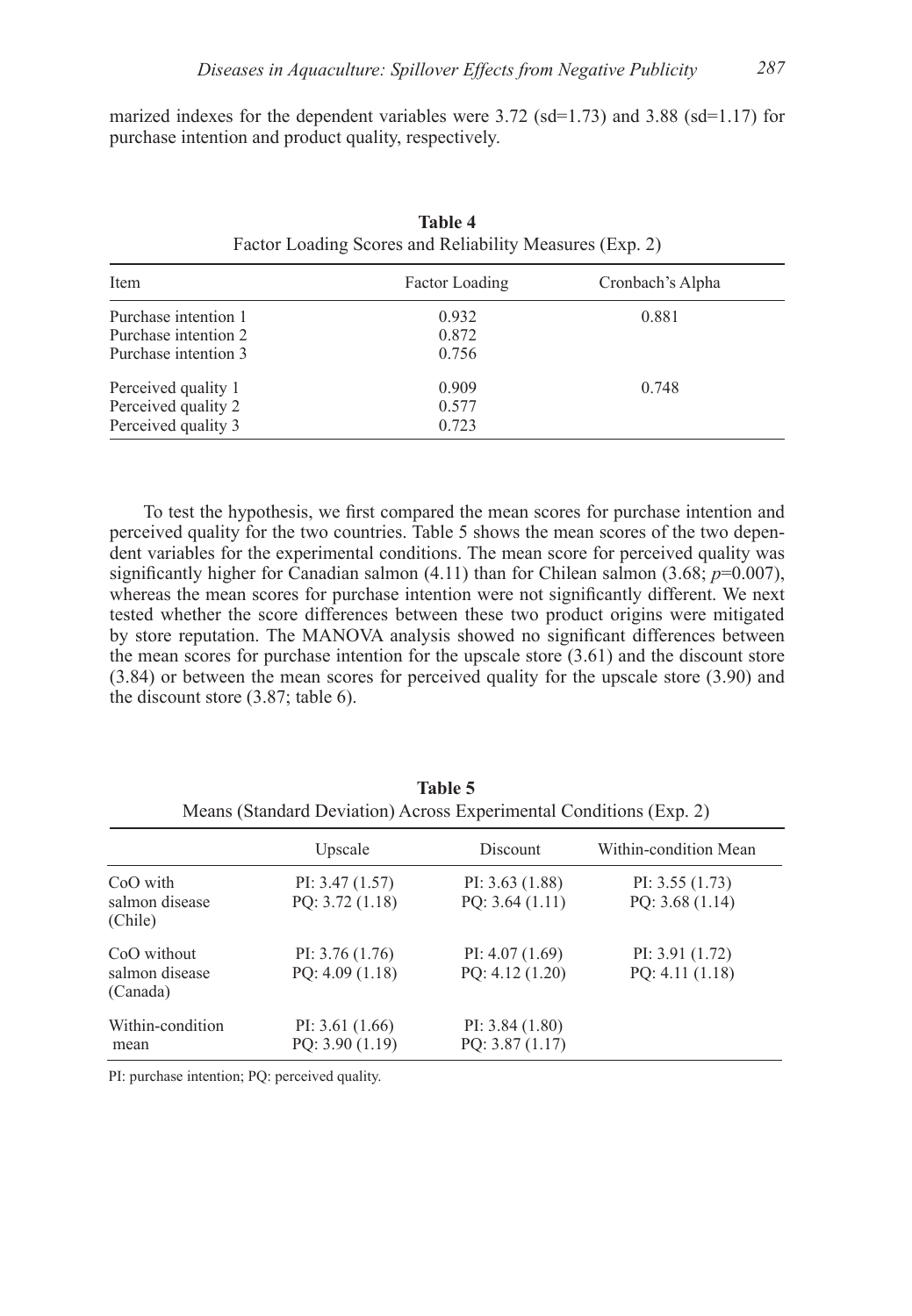|                    |                             | Purchase Intention<br>F-values | Perceived Quality<br>F-values |
|--------------------|-----------------------------|--------------------------------|-------------------------------|
| Main effect        | CoO effect<br>Store effect  | 2.429<br>0.969                 | $7.407*$<br>0.022             |
| Interaction effect | $CoO \times$ Store repution | 0.112                          | 0.142                         |

**Table 6** Hypotheses Test Results: Multivariate Analysis of Variance (Exp. 2)

Significance level:  $p \leq 0.01$ .

#### *Discussion*

The results show that Chilean salmon is valued significantly lower than Canadian salmon, which is consistent with the findings in Experiment 1. The mean perceived quality scores for Chilean salmon (from the discount store) are also similar between Experiments 1 and 2, indicating that the baseline case (salmon from a country with a disease outbreak imported by a discount retailer) for these two studies is comparable. In addition, the student sample from Experiment 1 did not yield responses that are obviously different from the more general population sampled in Experiment 2 in terms of mean responses. We did not, however, find any significant differences in scores between the two supermarket chains, indicating that no significant mitigating effects are gained by being associated with a retailer with a good reputation. In fact, the mean score for perceived quality for the upscale store is virtually the same as that from the discount store (3.90 vs. 3.87), and the mean score for purchase intention is lower for the upscale store than that of the discount store (3.61 vs. 3.84). This pattern is consistent across country of origin; the mean purchase intention score is lower for the upscale store than the discount store for both countries. In fact the perceived quality of Canadian salmon is lower for the upscale store than for the discount store.

These results are somewhat surprising because we expected that consumers would perceive higher quality from the upscale store. A possible reason for this result is that the upscale store is being punished for bringing in the disease-infected species, because consumers have higher expectations from a store with a better reputation, hence creating a relatively large gap in consumers' expectancy-value judgment for that store. In other words, the presence of the disease could be bringing down the store's reputation rather than the store's reputation bringing up the reputation of the disease-affected species. Another implication is that, although the disease itself is not considered harmful to human health, the news of the outbreak is highly influential in the formation of consumer perceptions, even to the degree that a guarantee from a reputable store cannot mitigate its effect. Moreover, this effect is persistent for both directly infected (Chile) and spillover countries (Canada).

Another potential reason is that Norwegian consumers may expect seafood products to be safe; that is, food safety is a minimal requirement that consumers expect any grocery store to fulfill regardless of its status (upscale or discount). Thus, the safety guarantee from the upscale store did not yield any extra value in consumers' perception as compared to the guarantee from a discount store. The implication from this result may be that the bundling of the upscale store image works well with attributes that are considered premium (*e.g*., guaranteed freshness), but not as well with minimum requirements (*e.g*., food safety).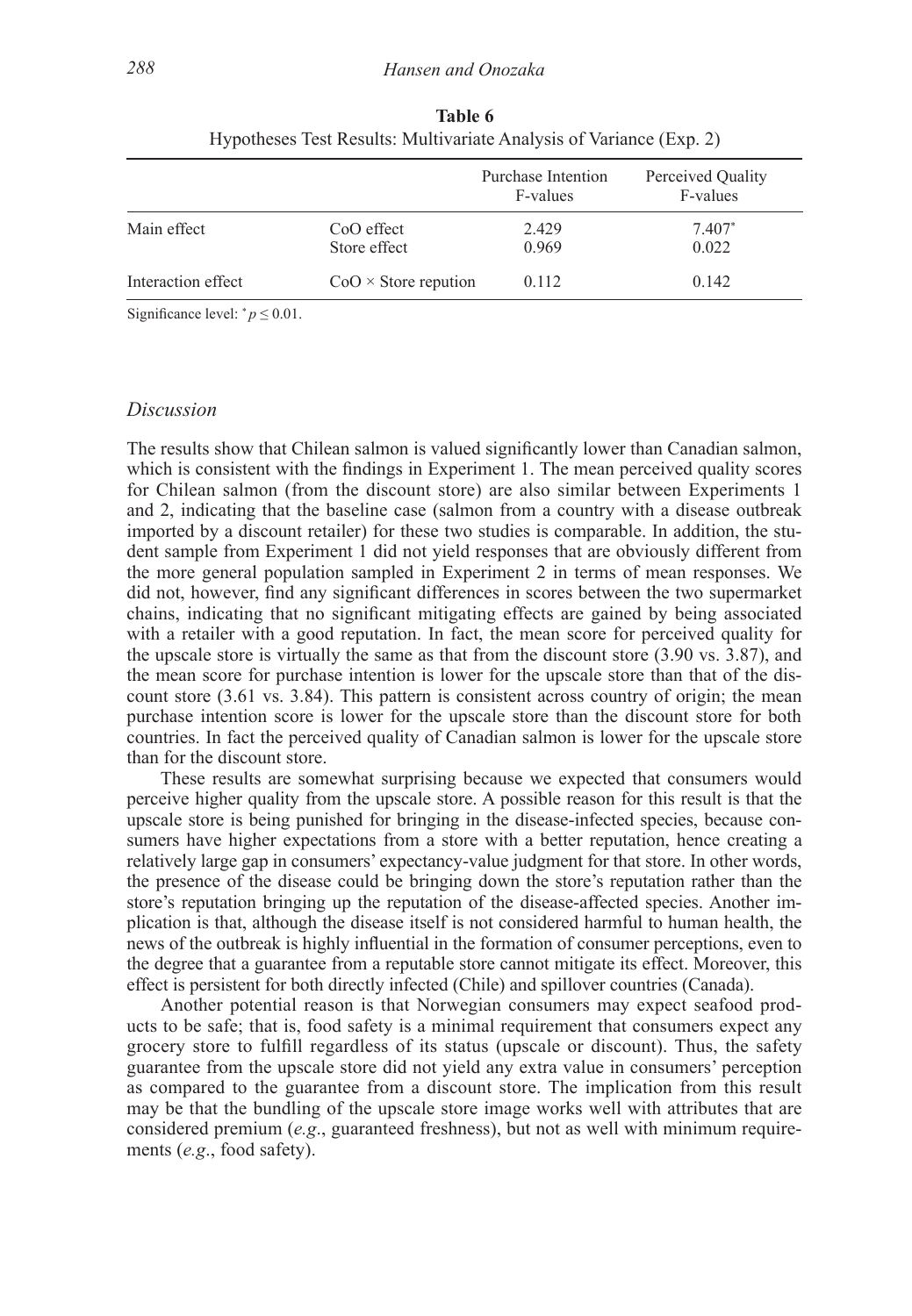## **Conclusion**

The seafood market is becoming increasingly global (Anderson 2003). This creates a number of market opportunities that aquaculture, in particular, has been able to exploit. However, the global nature of the market also creates new challenges, as negative information also travels globally. This means that negative publicity can travel widely, and as the information is often complex, the impact can spill over to other products from the same source, as well as identical species from different regions and countries. This can be true for disease outbreaks as studied here, but also for other issues that are perceived to influence quality, such as labeling, product integrity, and consumer boycotts (Asche *et al*. 2010; Roheim 2009; Ropicki, Larkin, and Adams 2010).

The Chilean salmon industry's struggle continues because of the outbreak of the ISA disease and the resulting losses in salmon production. In this article, we conducted two consumer experiments to test several potential spillover effects. We find that consumers use disease outbreak information to infer the quality of other Chilean products and of salmon products from unaffected sources, and they perceive the seafood products from these sources to be of lesser quality. However, consumers seem to consider ISA-infected Chilean salmon as more representative of salmon in general than of Chilean fish, implying that fish farmers of the same species (in this case, salmon) in other countries may see larger negative spillover effects than Chilean producers of different species. Purchase intentions were less affected by the negative publicity for fisheries with unaffected species in Chile, perhaps because there are other mitigating factors unaccounted by the experiment (*e.g.*, relative prices). We also find that the effects from negative publicity cannot be mitigated by a positive spillover effect from a retailer with a good reputation. It seems that the negative effects are too influential and cannot be mitigated by store reputation; instead, an upscale retailer may be punished to a greater extent than a discount retailer for bringing in the affected species. Another potential factor is that product safety may be considered as a minimum requirement for any store, so the guarantee from an upscale store does not yield any extra assurance as compared to the same guarantee from a discount store.

This article contributes to the literature by showing that spillover effects exist and affect consumers' perceptions of quality and purchase intentions. However, further research is needed to better understand the complex mental mapping of consumers. For example, spillover effects seem to work differently depending on whether the effect is positive or negative and whether the attribute is considered as a minimum requirement or a premium. Consumer reaction may also be different in different countries. It is worth mentioning that the form of information used in our experiments, a mock newspaper article, is relatively indirect and subtle compared to methods used in many other marketing studies of seafood purchases that commonly use either conjoint choice experiment (*e.g.*, Jaffry *et al*. 2004) or contingent valuation methods (*e.g.*, Holland and Wessells 1998). The fact that we find significant spillover effects in Experiment 1 indicates that the negative information need not be direct and specific to influence consumer valuation. At the same time, the non-significant effect in the second experiment might be attributable to the indirect nature of the information; thus, further research may be warranted to investigate the effect of the information format and content.

The management of disease is a regular part of any animal production practice. However, events resulting in negative publicity may influence consumer valuation of not only the areas or species that are directly affected by the event, but also of other areas and species that are not directly affected. Although we studied the case of an outbreak of disease in salmon in Chile, our results may apply to any event that results in negative publicity; for example, negative environmental consequences of fish farming. Thus, collective actions to prevent such negative publicity, as already put forth by the aquaculture industry in some cases, may benefit the industry as a whole.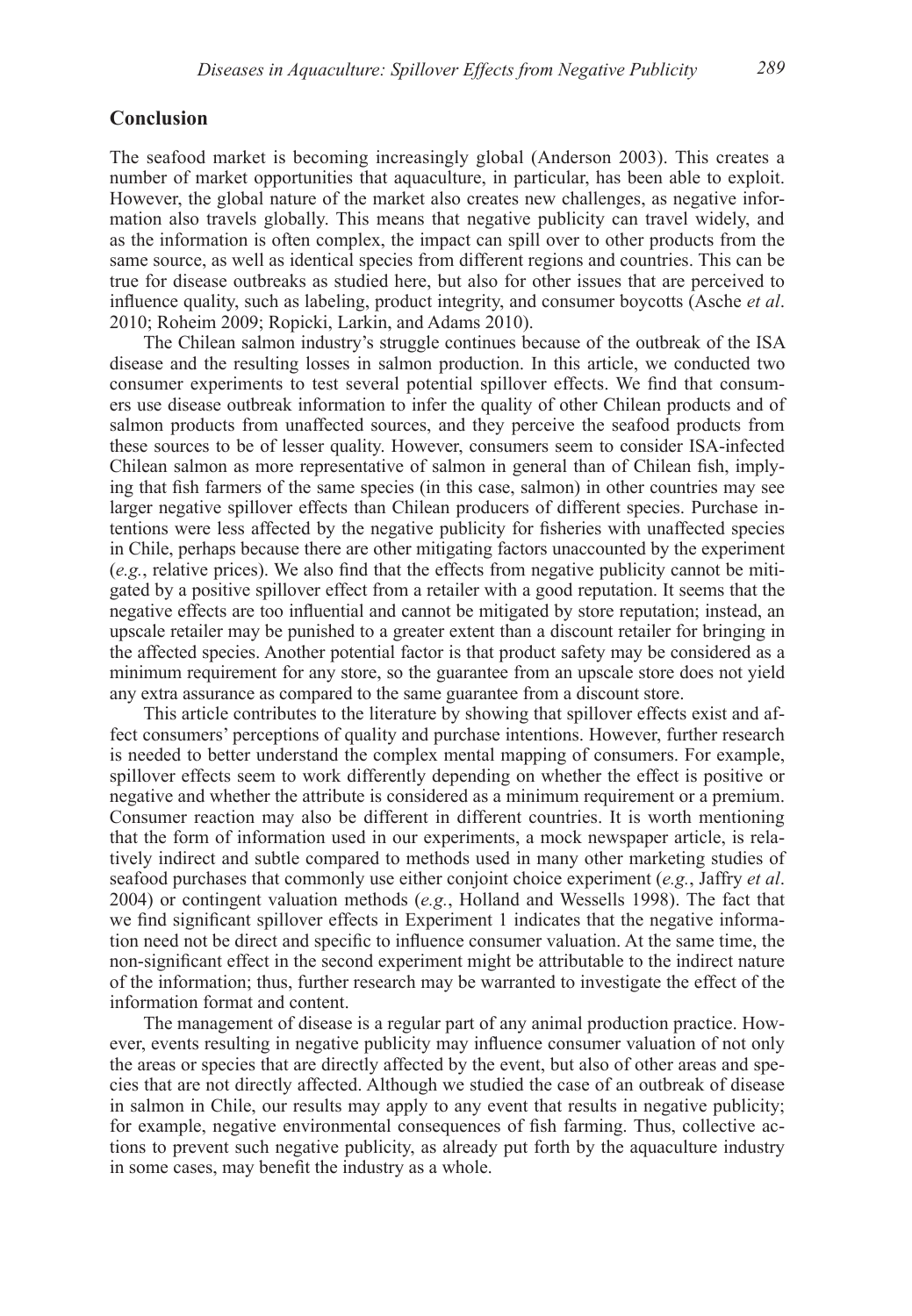## **References**

- Ahluwalia, R., H.R. Unnava, and R.E. Burnkrant. 2001. The Moderating Effect of Commitment on the Spillover Effect of Marketing Communications. *Journal of Marketing Research* 38 (November):458–70.
- Anderson, J.L. 2002. Aquaculture and the Future. *Marine Resource Economics* 17(2):133–52.

\_\_\_\_\_. 2003. The *International Seafood Trade*. Cambridge: Woodhead Publishing.

- Aqueveque, C. 2008. The Effect of Extrinsic Cues on Imported Wine Evaluations: An Experimental Approach. *Journal of Food Products Marketing* 14(3):33–47.
- Asche, F. 2008. Farming the Sea. *Marine Resource Economics* 23(4):507–27.
- Asche, F., and T. Bjørndal. 2011. *The Economics of Salmon Aquaculture*. Oxford: Blackwell.
- Asche, F., A.G. Guttormsen, D. Kristofersson, and C.A. Roheim. 2010. US Import Demand for Swordfish. *Food Economics* 7(1):36–43.
- Asche, F., H. Hansen, R. Tveteras, and S. Tveterås. 2009. The Salmon Disease Crisis in Chile. *Marine Resource Economics* 24(4):405–11.
- Asche, F., K.H. Roll, and R. Tveteras. 2009. Economic Inefficiency and Environmental Impact: An Application to Aquaculture Production. *Journal of Environmental Economics and Management* 58(1):93–105.
- Balachander, S., and S. Ghose. 2003. Reciprocal Spillover Effects: A Strategic Benefit of Brand Extensions. *Journal of Marketing* 67 (January):4–13.
- Barrionuevo, A. 2008. Salmon Virus Indicts Chile's Fishing Methods. *The New York Times* <www.nytimes.com/2008/03/27/world/americas/27salmon.html? r=1>. Accessed October, 2010.
- Camgoz, S.M., and P.S. Ertem. 2008. Should Food Manufacturers Care about Country-of-Origin Effect? An Experimental Study Based on Chocolate Tasting. *Journal of Food Products Marketing* 14(1):87–105.
- Chu, J., J.L. Anderson, F. Asche, and L. Tudur. 2010. Stakeholders' Perceptions of Aquaculture and Implications for its Future: A Comparison of the U.S.A. and Norway. *Marine Resource Economics* 25(1):61–76.
- Feldman, J.M., and J.G. Lynch. 1988. Self-Generated Validity and Other Effects of Measurement on Belief, Attitude, Intention, and Behavior. *Journal of Applied Psychology* 73 (August):421–35.
- Hansen, H., and J. Sallis. 2011. Extrinsic Cues and Consumer Judgment of New Product Introductions: The Case of Pangasius in Norway. *Journal of Food Products Marketing* 17(5):536–51.
- Hansen, H., K. Sandvik, and F. Selnes. 2003. Direct and Indirect Effects of Commitment to a Service Employee on the Intention to Stay. *Journal of Service Research* 5(4):356–68.
- Holland, D., and C.R. Wessells. 1998. Predicting Consumer Preferences for Fresh Salmon: The Influence of Safety Inspection and Production Method Attributes. *Agricultural and Resource Economics Review* 27:1–14.
- Jaffry, S., H. Pickering, Y. Ghulam, D. Whitmarsh, and P. Wattage. 2004. Consumer Choices for Quality and Sustainability Labelled Seafood Products in the UK. *Food Policy* 29(3):215–28.
- Janakiraman, R., C. Sismeiro, and S. Dutta. 2009. Perception Spillovers Across Competing Brands: A Disaggregate Model of How and When. *Journal of Marketing Research* XLVI (August):467–81.
- Johnston, R.J., and C.A. Roheim. 2006. A Battle of Taste and Environmental Convictions for Ecolabeled Seafood: A Contingent Ranking Experiment. *Journal of Agricultural and Resource Economics* 31(2):283–300.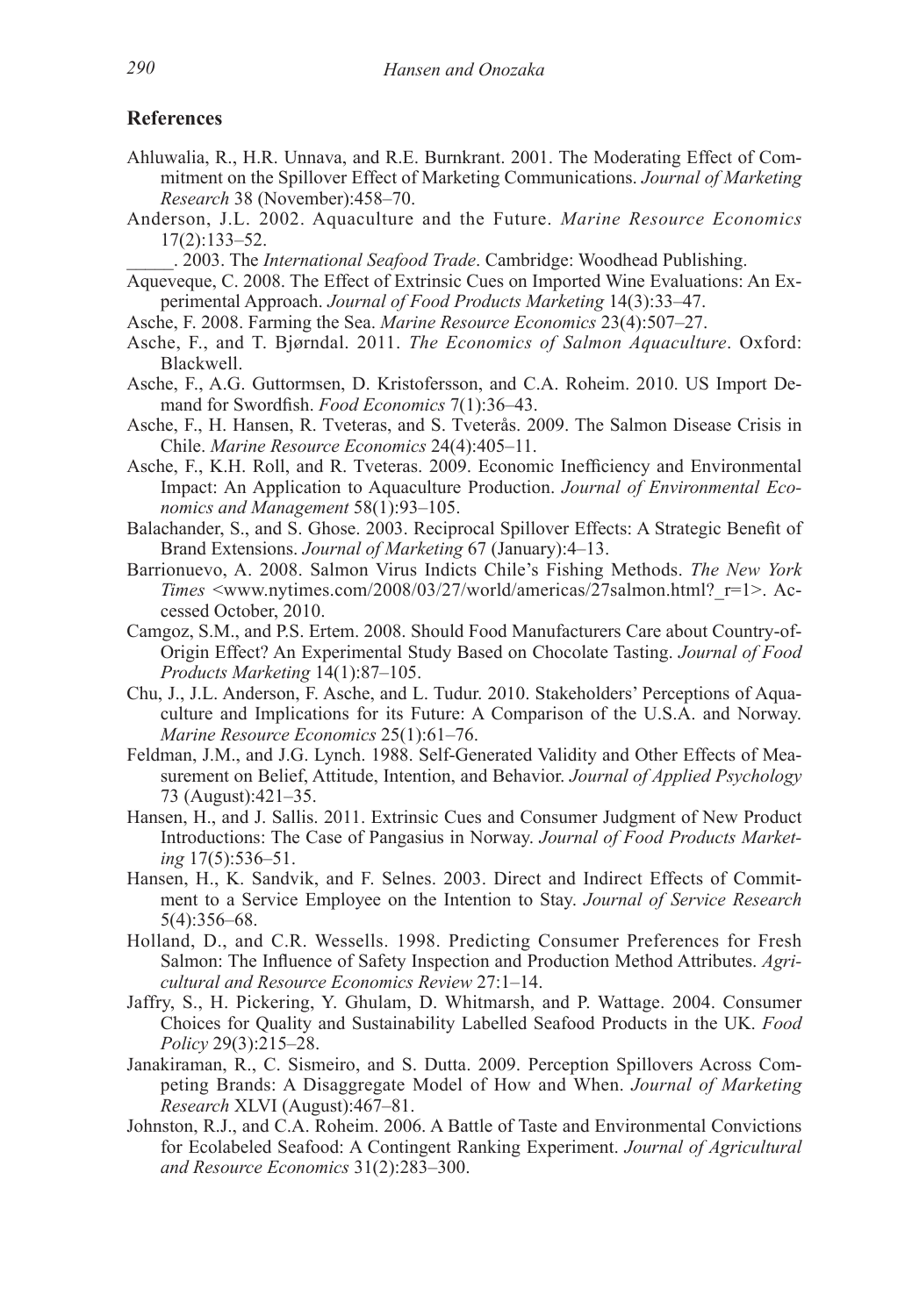- Kumar, N., J.D. Hibbard, and L.W. Stern. 1994. The Nature and Consequences of Marketing Channel Intermediary Commitment. *Marketing Science Institute Working Paper Series* 94–115.
- Lafferty, B.A., and R.E. Goldsmith. 2005. Cause-Brand Alliances: Does the Cause Help the Brand or Does the Brand Help the Cause? *Journal of Business Research* 58 (April):423–29.
- Norman-López, A. 2009. Competition between Different Wild and Farmed Species: The US Tilapia Market. *Marine Resource Economics* 24:237–52.
- Pecotich, A., and S. Ward. 2007. Global Branding, Country of Origin and Expertise: An Experimental Evaluation. *International Marketing Review* 24(3):271–96.
- Roehm, M., and A.M. Tybout. 2006. When Will a Brand Scandal Spill Over, and How Should Competitors Respond. *Journal of Marketing Research* XLIII (August):366– 73.
- Roheim, C.A. 2009. An Evaluation of Sustainable Seafood Guides: Implications for Environmental Groups and the Seafood Industry. *Marine Resource Economics* 24(3):301–10.
- Ropicki, A.J., S.L. Larkin, and C.M. Adams. 2010. WTP for Product Integrity. *Marine Resource Economics* 25(1):77–92.
- Schiffman, L.G, L.L. Kanuk, and H. Hansen. 2008. *Consumer Behaviour: A European Outlook.* London, UK: Prentice Pearson Education.
- Tveteras, R. 2000. Flexible Panel Data Models for Risky Production Technologies with an Application to Salmon Aquaculture. *Econometric Reviews* 19(3):367–89. \_\_\_\_\_. 2002. Industrial Agglomeration and Production Costs in Norwegian Aquaculture.
	- *Marine Resource Economics* 17(1):1–22.
- Tveterås, S. 2002. Norwegian Salmon Aquaculture and Sustainability: The Relationship between Environmental Quality and Industry Growth. *Marine Resource Economics* 17(1):121–32.
- Uchida, H., Y. Onozaka, T. Morita, and S. Managi. 2010. Eco-Labeled Seafood in Japanese Market: WTP Analysis Using Choice Experiment. Proceedings of the Fifteenth Biennial Conference of the International Institute of Fisheries Economics & Trade, July 13–16, 2010, Montpellier, France.
- Wessells, C.R. 2002. The Economics of Information: Markets for Seafood Attributes. *Marine Resource Economics* 17(2):153–62.
- Zeithaml, V.A., L.L Berry, and A. Parasuraman 1996. The Behavioral Consequences of Service Quality. *Journal of Marketing* 60(2):31–46.